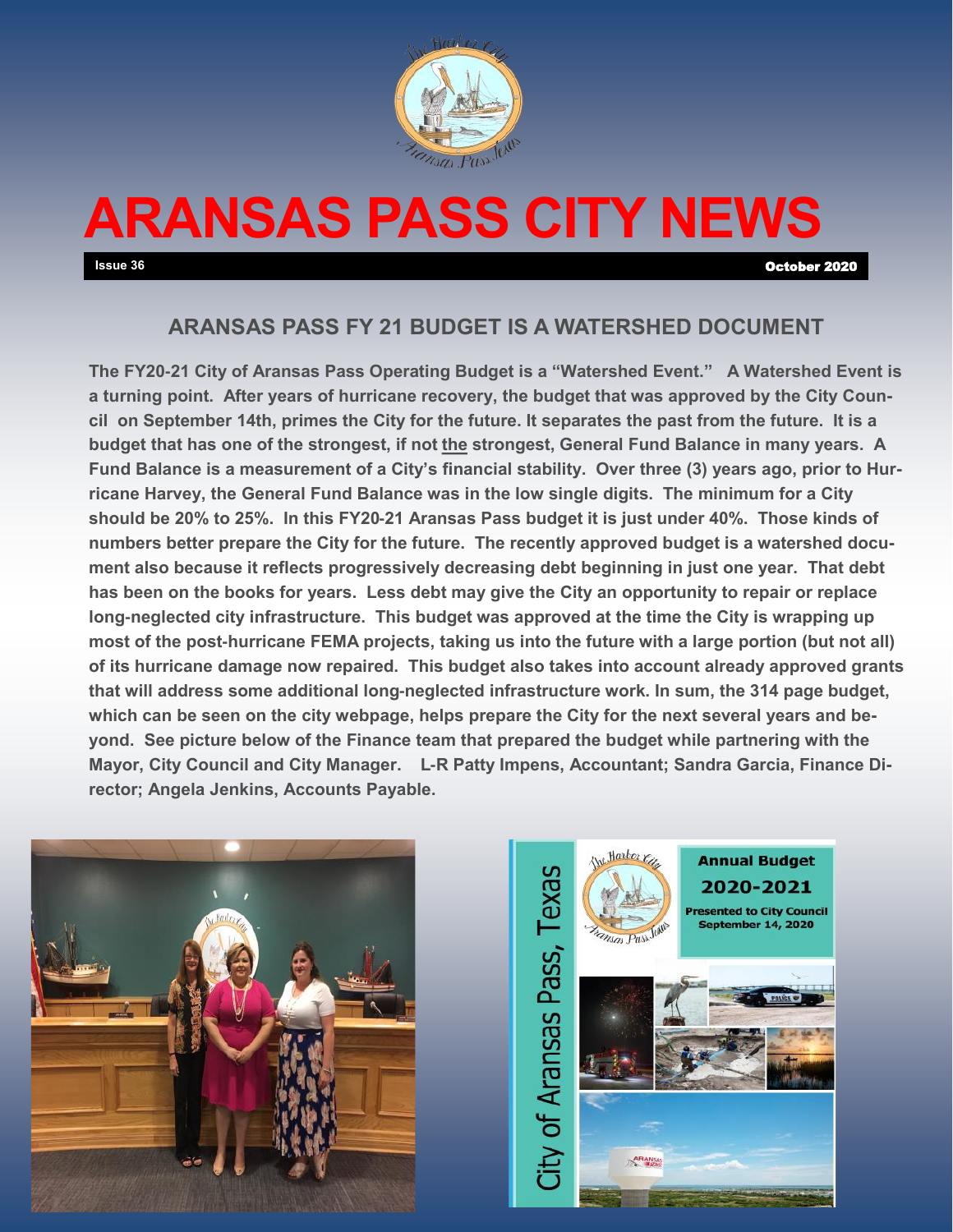

The old round city water tank at Deberry and Lamont is now down. This project was part of the City's ongoing community clean-up/demolition program.



### 2020 Trunk-or-Treat Procedures

#### Due to COVID-19 the following safety procedures must be followed:

#### **Trunk Participants:**

- Vehicles participating in distribution of goods will be limited to two individuals per vehicle. No other children or adults will be allowed in or out of the vehicle.
- Participants must wear a face mask/shield at all times
- . Goods being distributed must be individually packaged. No small individual candies allowed, they can be combined in pre-packaged bags.
- . Vehicles may be decorated

#### **Children Trick-or-Treating**

- . All children and adults must remain in vehicle at all times
- Vehicles will not be permitted to line up until 6:15 pm
- Children from 15 years of age and under may participate
- Children must be present in vehicle to receive goodies
- Staff will mark each vehicle prior to entering Trunk-or-Treat event with number of children in each vehicle
- All individuals in vehicle must wear a face mask/shield as they approach distribution line.
- . Vehicles may only go once through the distribution line
- Event starts at 6:30 pm and ends at 8:00 pm or while supplies last
- Children do not have to be in costume, but highly encouraged

# **City Re**ceives Millions in **Grants**

Since Hurricane Harvey, the City has received over \$33 million in grants from public and private sources...so far. More grant dollars are anticipated. For example, our grants team is working to apply for a very sizable governmental grant that could total as much as \$20 million. If received, those funds will be used for infrastructure improvements.

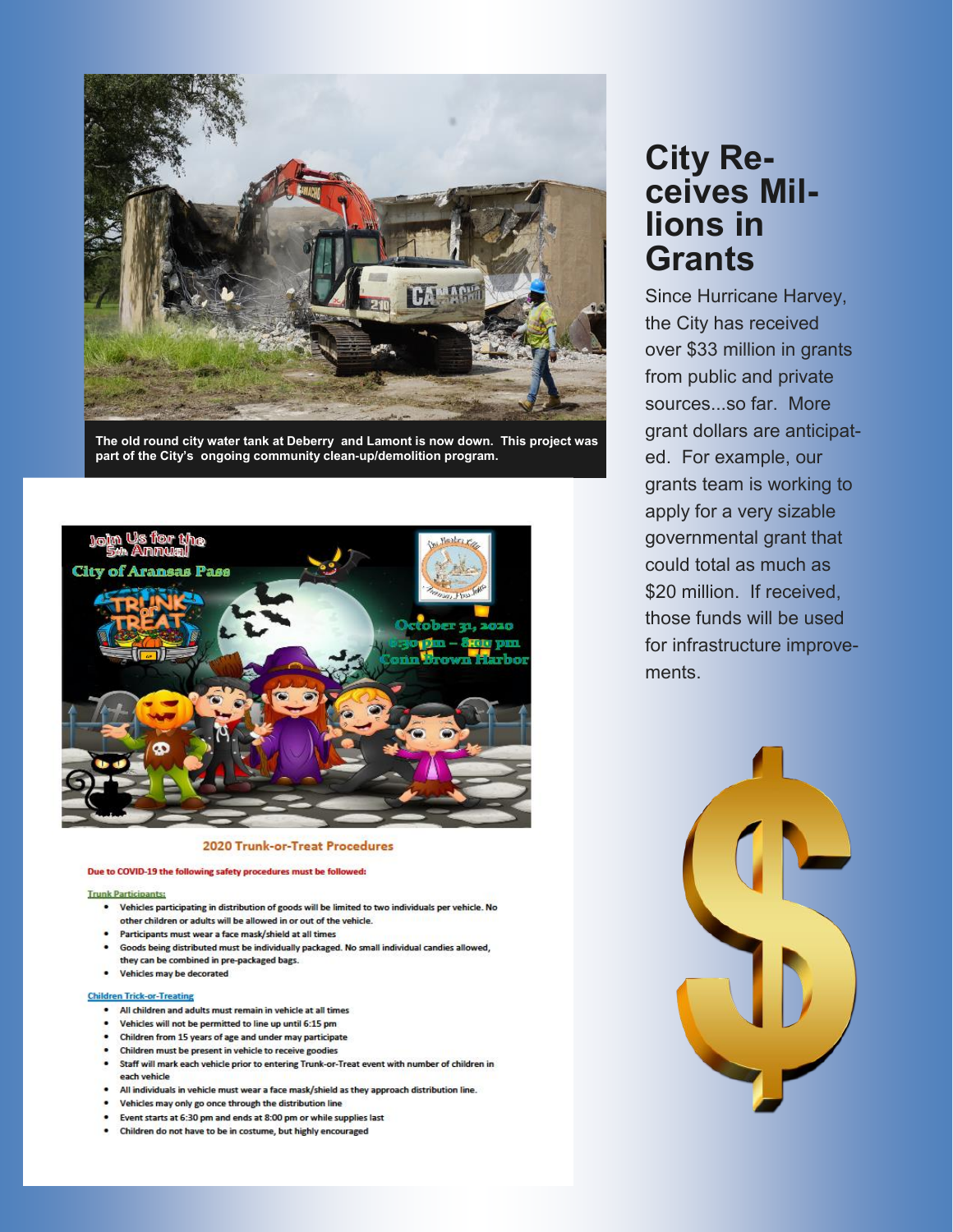# **City Manager Edwards Accepts Another Position**

City Manager Gary Edwards has accepted the position of St. Joseph, Mo. City Manager. He begins work there in early November. Gary was appointed Aransas Pass City Manager two weeks before Hurricane Harvey hit A.P. Much of his work here has been related to hurricane recovery.

"Now that we are on the downside of the recovery work, I felt it was time to step aside and let someone else work with this great community, Mayor, City Council and staff to take A.P. into a very bright future", said Edwards.

# **Contact Us**

 $\overline{\phantom{a}}$  , where  $\overline{\phantom{a}}$  , where  $\overline{\phantom{a}}$ 

**Aransas Pass City News is published by the City of Aransas Pass, Tx. If you would like to subscribe or unsubscribe contact:**

**gedwards@aptx.gov**



**City Manager Gary Edwards gave the annual Chamber of Commerce sponsored State-ofthe City address on September 30th at the Aransas Pass Civic Center. Most of his talk referred to recovery progress made by the Mayor, City Council, staff and community since Harvey hit 3 years ago.** 

# **Why Are Aransas Pass Property Taxes Higher Than Surrounding Communities?**

Property values in Aransas Pass are significantly lower than surrounding communities. The Aransas Pass property valuation is \$550,229,632. Ingleside is the next lowest at \$1,211,789,447. The highest values are in Port Aransas at \$2,094,925,386. All the other cities fall between Ingleside and Port Aransas. Going by the formula the Cities are required to use to calculate property tax rates, our property tax rate is the highest. That is because the lower the property valuation, the higher the property tax rate. Cities that have high property valuations will have lower tax rates. That is why all the cities around us have lower property tax rates than AP. We've had the lowest valuation—the basis for calculating property tax rates –for many years. Economic growth stalled after the shrimping industry left. That's a reason the valuations have remained low all these years. However, the economic growth is finally beginning to appear. Even though sincere attempts have been made in past years to increase the property valuations here, they have not succeeded. The current Mayor and Council are working to change that. That is one of the reasons for all the growth and development you see around town.